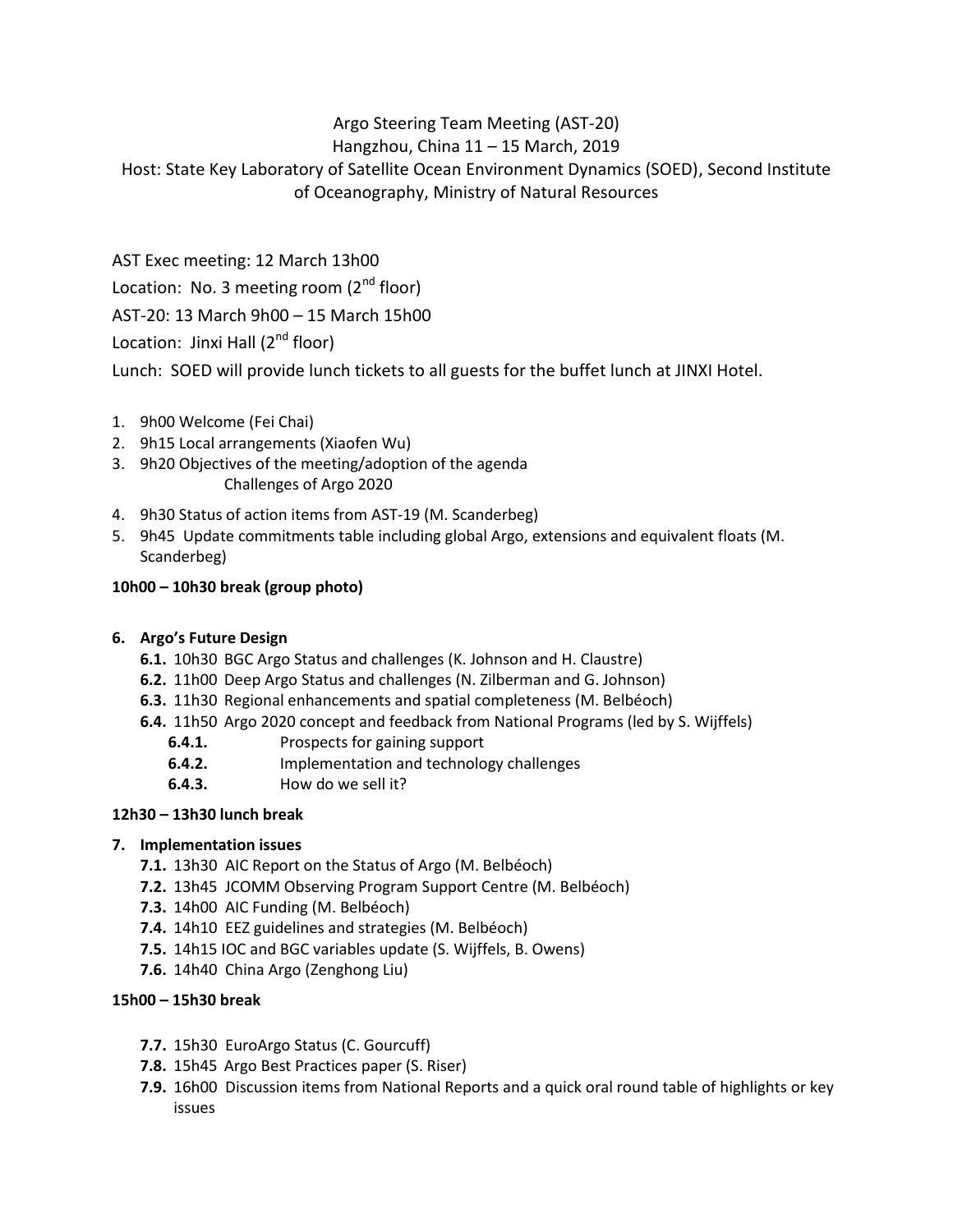### **8. Data Management and related issues**

- **8.1.** 16h15 Feedback from ADMT-19 (M. Scanderbeg)
- **8.2.** 16h35 6<sup>th</sup> Delayed Mode Quality Control Workshop report (B. King)
- **8.3.** 16h45 Including estimated positions in profile and trajectory files (M. Scanderbeg)

### **End of day one**

### **18h30 Welcome dinner hosted by SOED (JINXI Hotel)**

### **Continue with section 8 after regional science talks at start of Day two**

**8.4.** 10h50 CTD Reference data & developing a reference dataset for Deep Argo (S. Diggs, S. Purkey)

### **9. Technical issues**

- **9.1.** Sensor progress:
	- **9.1.1.** 11h20 RBR (S. Wijffels)
	- **9.1.2.** 11h35 RBR Argo6000 (G. Maze)
	- **9.1.3.** 11h50 SBE41 under 2000db (S. Hosoda)
	- **9.1.4.**12h05 SBE61 (N. Zilberman)
	- **9.1.5.** 12h20 Update on high salinity drift from SBE CTD serial numbers 6100 7000 (S. Wijffels, J. Gilson, D. Murphy)

#### **12h30 – 13h30 lunch on Day two**

**9.2.** 13h30 Recent float performance evaluation of array

Current technical issues with core floats (Led by B. King with input from community)

- **9.2.1.** 13h50 Apex controller performance and issues (Riser, P. Oke)
- **9.2.2.** 14h10 SOLO-II Tadiran fleet (D. Roemmich)
- **9.2.3.** 14h40 NAVIS (G. Johnson)
- **9.3.** 15h00 Thermal float (S. Wijffels)

#### **15h00 – 15h30 break – go to Section 11 after break**

#### **Start of day two**

### **10. Regional science, education and outreach**

- **10.1.** 9h00: Crucial role of Argo data in estimating and understanding ocean heat content change (Lijing Cheng)
- **10.2.** 9h20: BGC Argo observations and physical-biological modeling (Fei Chai)
- **10.3.** 9h40: Outreach in South Africa (T. Morris)

#### **10h00 – 10h30 break – go back to section 8 from Day one**